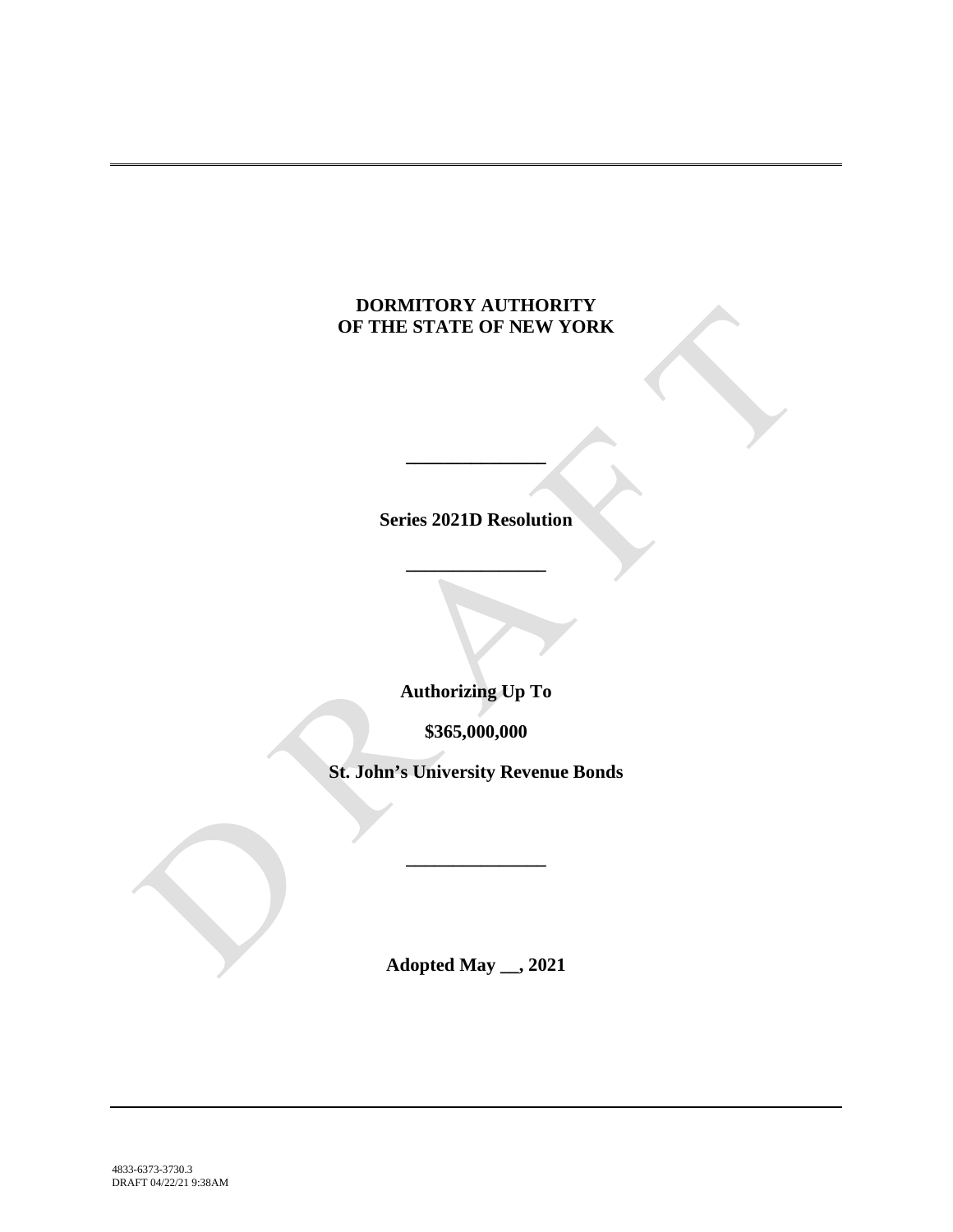### **TABLE OF CONTENTS**

### **ARTICLE I. DEFINITIONS AND STATUTORY AUTHORITY**

# **ARTICLE II. AUTHORIZATION, TERMS AND ISSUANCE OF BONDS**

#### **ARTICLE III.**

## **FUNDS AND ACCOUNTS; PLEDGE**

# **ARTICLE IV. EXECUTION AND AUTHENTICATION**

# **ARTICLE V. APPLICATION OF PROCEEDS**

## **ARTICLE VI. SPECIAL COVENANTS**

### **ARTICLE VII.**

### **ARTICLE VIII. MISCELLANEOUS**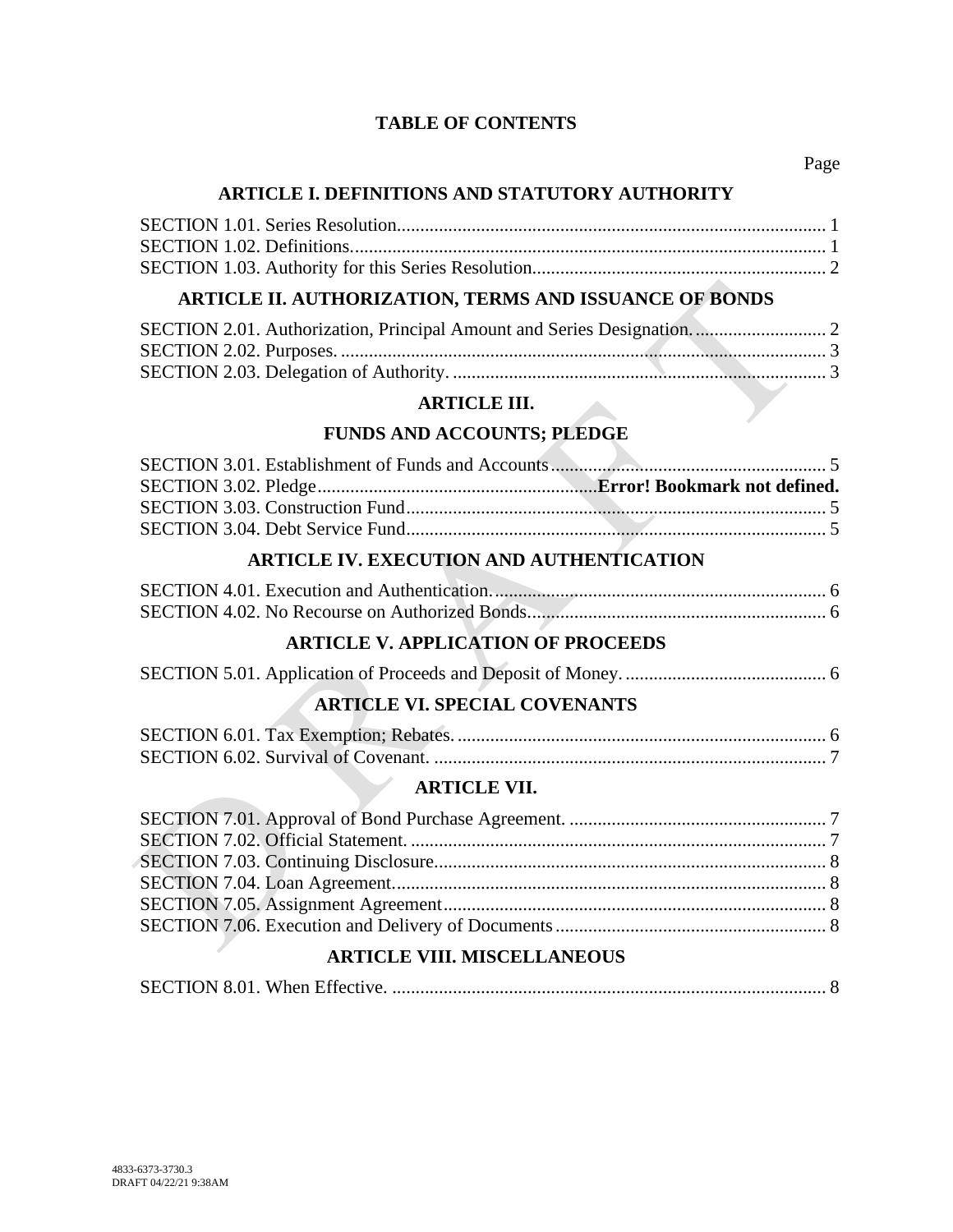#### **SERIES 2021D RESOLUTION AUTHORIZING UP TO \$365,000,000 ST. JOHN'S UNIVERSITY REVENUE BONDS**

**BE IT RESOLVED** by the Dormitory Authority of the State of New York, as

follows:

### **ARTICLE I.**

#### **DEFINITIONS AND STATUTORY AUTHORITY**

**SECTION 1.01. Series Resolution.** This "Series 2021D Resolution Authorizing Up To \$365,000,000 St. John's University Revenue Bonds" is supplemental to, and constitutes a Series Resolution within, the meaning of and is adopted in accordance with Article II of, the resolution adopted by the Authority on June 20, 2012, entitled "St. John's University Revenue Bond Resolution, A Resolution Authorizing The Issuance By The Dormitory Authority Of The State Of New York Of Its St. John's University Revenue Bonds; Providing For The Payment Of The Principal Of And Interest On Such Bonds; And Providing For The Rights Of The Holders Thereof," and referred to herein as the "Resolution."

**SECTION 1.02. Definitions.** (a) All terms which are defined in Section 1.01 of the Resolution, unless otherwise defined herein, shall have the same meanings, respectively, in this Series Resolution as such terms are given in said Section 1.01 of the Resolution.

In addition, as used in this Series Resolution, unless the context shall otherwise require, the following terms shall have the respective meanings set forth below.

**"Additional Bonds"** means the Bonds authorized and issued by the Authority under the Resolution pursuant to the Series 2021A Resolution Authorizing Up To \$365,000,000 St. John's University Revenue Bonds, the Series 2021B Resolution Authorizing Up To \$365,000,000 St. John's University Revenue Bonds, the Series 2021C Resolution Authorizing Up To \$365,000,000 St. John's University Revenue Bonds and the Series 2021E Resolution Authorizing Up To \$365,000,000 St. John's University Revenue Bonds, adopted on the date of adoption of this Series Resolution.

**"Assignment Agreement"** means the Assignment Agreement from the Authority and Trustee and acknowledged by St. John's University, to be dated as of the date of issuance of the Authorized Bonds or such other date determined by the Authorized Officer of the Authority executing the Assignment Agreement on behalf of the Authority.

**"Authorized Bond"** means any Bonds authorized by Article II of this Series Resolution.

**"Construction Fund"** means the fund so designated, established and created pursuant to Section 3.01 hereof.

**"Cost of Issuance Account"** means the account within the Construction Fund so designated, established and created pursuant to Section 3.01 hereof.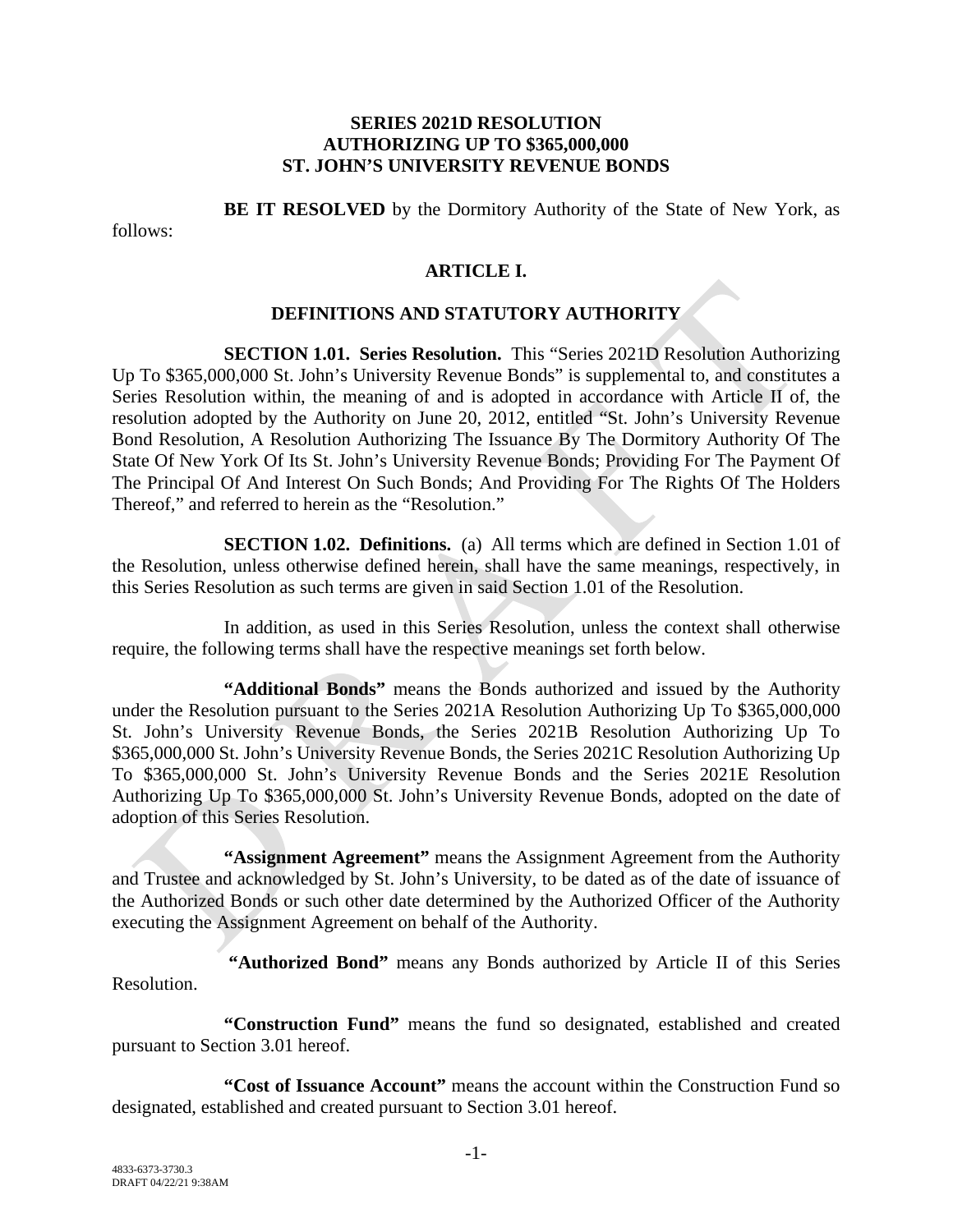**"Debt Service Fund"** means the fund so designated, established and created pursuant to Section 3.01 hereof.

**"Project"** has the meaning given to such term in the Loan Agreement.

**"Refunded Bonds"** means the bonds of the series and maturities designated as the "Refunded Bonds" pursuant to Section 2.03(q) hereof.

**"Series Resolution"** means this Series 2021D Resolution Authorizing Up To \$365,000,000 St. John's University Revenue Bonds.

**"Tax Certificate"** means a certificate executed by an Authorized Officer of the Authority, including the appendices, schedules and exhibits thereto, executed in connection with the issuance of the Tax Exempt Authorized Bonds in which the Authority makes representations and agreements as to arbitrage compliance with the provisions of Section 141 through 150, inclusive, of the Code, or any similar certificate, agreement or other instrument made, executed and delivered in lieu of said certificate, in each case as the same may be amended or supplemented.

**"Tax Exempt Authorized Bond"** means any Authorized Bond as to which Bond Counsel has rendered an opinion to the effect that interest on such Authorized Bond is excluded from the gross income of the Holder thereof for purposes of federal income taxation under Section 103(a) of the Code.

(b) Words of the masculine gender shall be deemed and construed to include correlative words of the feminine and neutral genders. Unless the context shall otherwise indicate, words importing the singular number shall include the plural number and vice versa, and words importing persons shall include firms, associations and corporations, including public bodies, as well as natural persons.

The terms "hereby," "hereof," "hereto," "herein," "hereunder," and any similar terms, as used in this Series Resolution, refer to this Series Resolution.

**SECTION 1.03. Authority for this Series Resolution.** This Series Resolution is adopted pursuant to the provisions of the Act and the Resolution.

# **ARTICLE II.**

# **AUTHORIZATION, TERMS AND ISSUANCE OF AUTHORIZED BONDS**

# **SECTION 2.01. Authorization, Principal Amount and Series Designation.** A

Series of Bonds entitled to the benefit, protection and security of the Resolution is hereby authorized to be issued in an aggregate principal amount not to exceed, together with the aggregate principal amount of the Additional Bonds issued, \$365,000,000. Such Series of Authorized Bonds shall be designated as and shall be distinguished from the Bonds of all Series by the title "St. John's University Revenue Bonds, Series " followed by the year of issuance and such letter(s) or number(s), if any, as may be determined by an Authorized Officer of the Authority to indicate the order of issuance, pursuant to and subject to the terms, conditions and limitations established in the Resolution and this Series Resolution.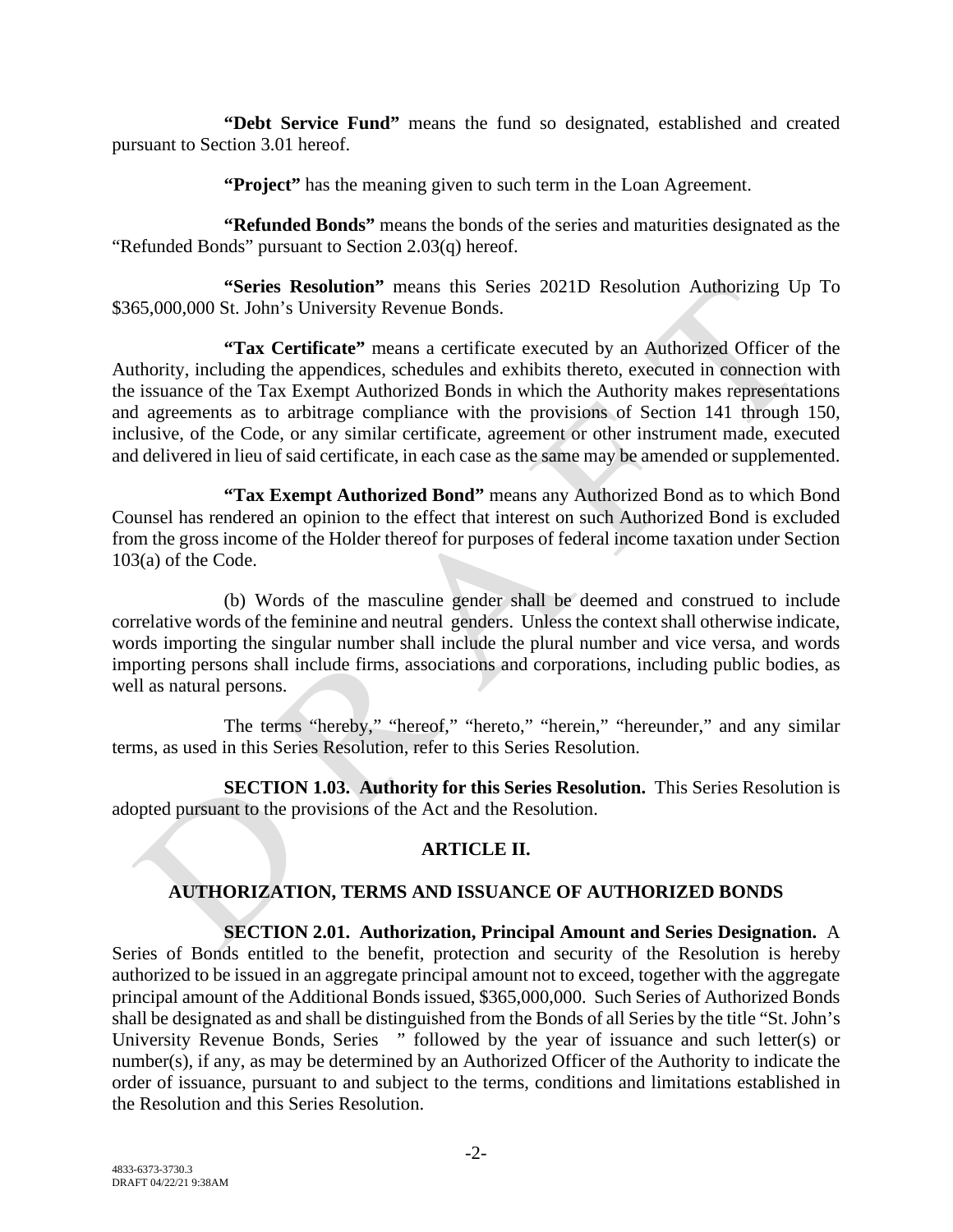**SECTION 2.02. Purposes.** The Authorized Bonds are authorized hereby to be issued for the one or more of the purposes of (i) paying or providing for the payment of the Refunded Bonds, (ii) providing for the payment associated with the termination of the interest rate exchange agreement, (iii) paying the Costs of the Project, (iv) funding capitalized interest, and (v) paying Costs of Issuance of the Authorized Bonds.

**SECTION 2.03. Delegation of Authority.** There is hereby delegated to any Authorized Officer of the Authority, subject to the limitations contained herein and in the Resolution and the Act, the power with respect to the Authorized Bonds to determine and carry out the following:

(a) The sale of the Authorized Bonds at public or private sale, provided that in the case of a private sale the purchase price paid by the purchasers thereof shall not be less than ninety–five percent (95%) of the principal amount of the Authorized Bonds so sold; the approval of the terms of and publication of an official statement, offering memorandum or circular, or other offering document prepared in connection with the issuance and sale of the Authorized Bonds; and the publication of a notice of sale or execution of a contract or contracts of purchase at public or private sale on behalf of the Authority;

(b) Subject to the limitation set forth in Section 2.01 hereof, the principal amount of Authorized Bonds to be issued;

(c) The dated date or dates, maturity date or dates, and principal amount of each maturity of the Authorized Bonds, the amount and date of each Sinking Fund Installment, if any, and which Authorized Bonds are Serial Bonds or Term Bonds, if any, and the Record Date or Record Dates of the Authorized Bonds for which the Record Date or Record Dates is other than the fifteenth  $(15<sup>th</sup>)$  day of the calendar month next preceding an interest payment date for such Authorized Bonds; *provided, that,* no Authorized Bond shall mature later than thirty-one (31) years from the date on which the Authorized Bonds were initially issued;

(d) Except in the case of Capital Appreciation Bonds and Deferred Income Bonds, the interest rate or rates of the Authorized Bonds or, if issued as Variable Interest Rate Bonds, the manner of determining the interest rate or rates, the date from which interest on the Authorized Bonds shall accrue, the first interest payment date therefor, and the date or dates on which the rate at which Variable Interest Rate Bonds bear interest shall be adjusted and the date or dates on which interest on such Variable Rate Bonds shall be paid, or the manner of determining the same, and the manner in which interest is to be paid on such Variable Interest Rate Bonds; *provided, however,* that the true interest cost of the Authorized Bonds issued as fixed rate bonds do not exceed seven and one-half percent (7½%) per annum for Tax-Exempt Authorized Bonds and ten percent (10%) per annum for taxable Authorized Bonds and the initial interest rate on the Authorized Bonds issued as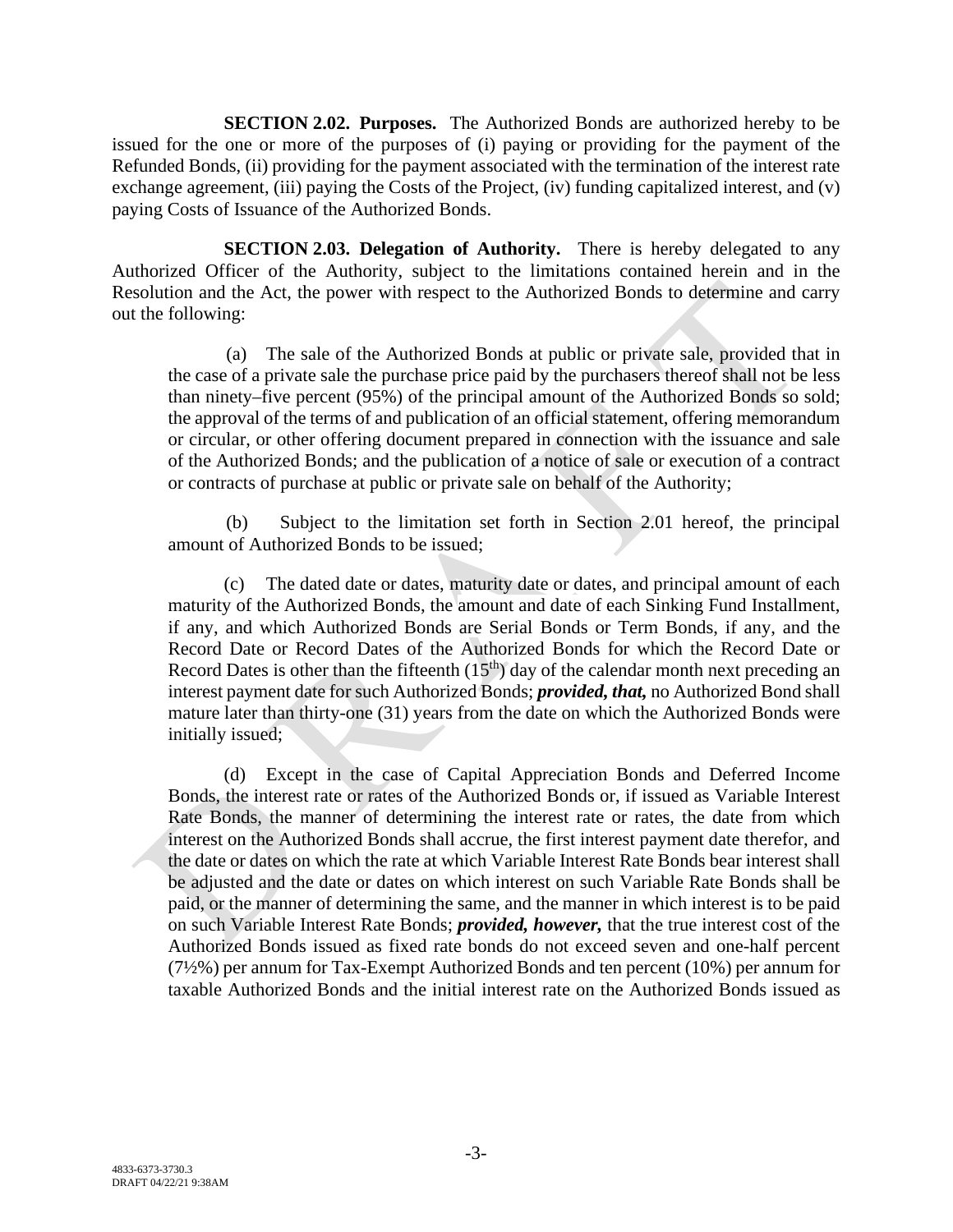Variable Interest Bonds do not exceed seven and one-half percent (7½%) per annum Bonds and ten percent (10%) per annum for taxable Authorized Bonds;

(e) If Authorized Bonds are Capital Appreciation Bonds, the Valuation Dates for such Authorized Bonds and the Accreted Value on each such Valuation Day;

(f) If Authorized Bonds are Deferred Income Bonds, the Interest Commencement Date for such Authorized Bonds, the Valuation Dates prior to the Interest Commencement Date for such Authorized Bonds the Appreciated Value on each such Valuation Date;

(g) The Maximum Interest Rate, if any, and the Minimum Interest Rate, if any, in connection with any Authorized Bonds issued as Variable Interest Rate Bonds;

(h) If Authorized Bonds are Option Bonds or Variable Interest Rate Bonds, provisions regarding tender for purchase thereof, and payment of the purchase thereof;

(i) The denomination or denominations of and the manner of numbering and lettering of the Authorized Bonds;

(j) Subject to the provisions of Section 3.01 of the Resolution, the place or places of payment of the principal, Sinking Fund Installments, if any, and Redemption Price of and interest on the Authorized Bonds;

(k) The Redemption Price or Redemption Prices, if any, and, subject to Article IV of the Resolution, the redemption date and terms, if any, for the Authorized Bonds; *provided, however,* that the Redemption Price of any Authorized Bonds subject to redemption at the election or direction of the Authority shall not be greater than one hundred three percent (103%) of the principal amount of the Authorized Bonds to be redeemed plus accrued interest thereon to the date of redemption and/or may alternatively be determined by a formula which is intended to "make whole" the holders of such Authorized Bonds by setting a redemption price based on the expected rate of return to such holders;

(l) Provisions for the sale or exchange or the Authorized Bonds for the delivery thereof;

(m) The form of the Authorized Bonds, and the form of the Trustee's certificate of authentication thereon and whether any Authorized Bonds are to be issued as Book Entry Bonds and the Depository therefor;

(n) If Authorized Bonds are to be exchanged for bond, notes or other evidence of indebtedness of the Institution, the provisions regarding such exchange;

(o) Directions for the application of the proceeds of the Authorized Bonds;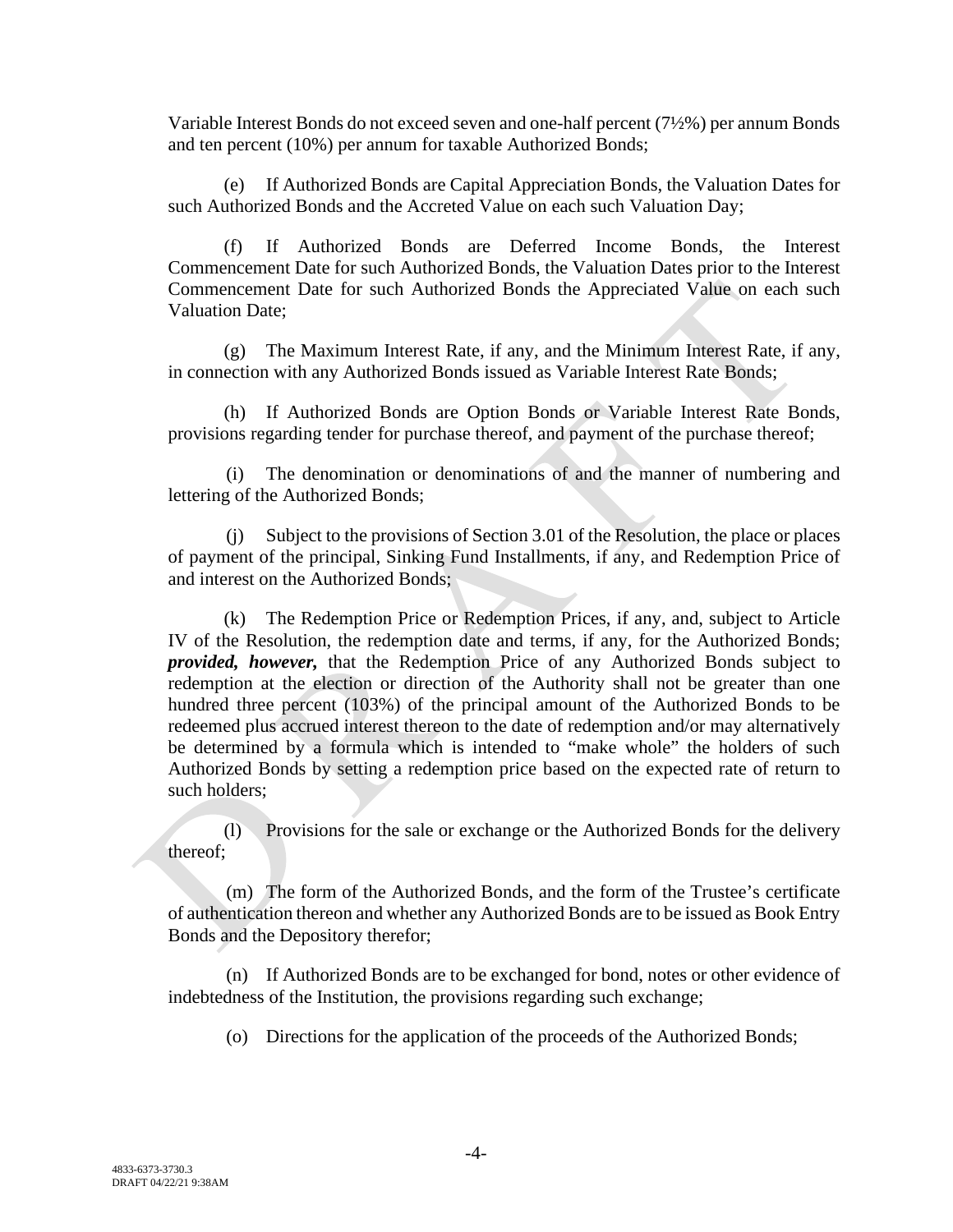(p) The rights and privileges of any insurer that has issued a financial guaranty insurance policy in connection with any such Authorized Bonds, or any provider of a Letter of Credit in connection with such Authorized Bonds;

(q) The series, maturity and specific principal amounts of the bonds that constitute the Refunded Bonds; and

(r) Any other provisions deemed advisable by an Authorized Officer of the Authority not in conflict with the provisions hereof or of the Resolution.

Such Authorized Officer shall execute one or more Bond Series Certificate evidencing determinations or other actions taken pursuant to the authority granted herein or in the Resolution, and any such Bond Series Certificate shall be conclusive evidence of the action or determination of such Authorized Officer as to the matters stated therein.

#### **ARTICLE III.**

### **FUNDS AND ACCOUNTS; PLEDGE**

**SECTION 3.01. Establishment of Funds and Accounts**. The following funds are hereby established and shall be held and maintained by the Trustee:

> Construction Fund: Project Account; Cost of Issuance Account; and Refunding Account; and Debt Service Fund.

In addition to the funds and accounts established hereby, the Authority may for purposes of internal accounting establish such other funds and accounts as the Authority or the Trustee deems proper or desirable. All money and investments thereof at any time deposited in any fund or account created hereby shall be held in trust solely for the benefit of the Holders of the Authorized Bonds.

**SECTION 3.02. Construction Fund**. As soon as practicable after the delivery of the Authorized Bonds, the Trustee shall deposit in the respective accounts within the Construction Fund the amount required to be deposited therein in accordance with the written direction of the Authority. The disbursement and investment of money in the Construction Fund shall be in accordance with the provisions of the Resolution applicable to Construction Funds; *except* that money in the Refunding Account shall be applied to pay or provide for the payment of the Refunded Bonds in accordance with the written direction of the Authority.

**SECTION 3.03. Debt Service Fund**. The deposit of money to and disbursement and investment of money in the Debt Service Fund shall be in accordance with the provisions of the Resolution applicable to Debt Service Funds.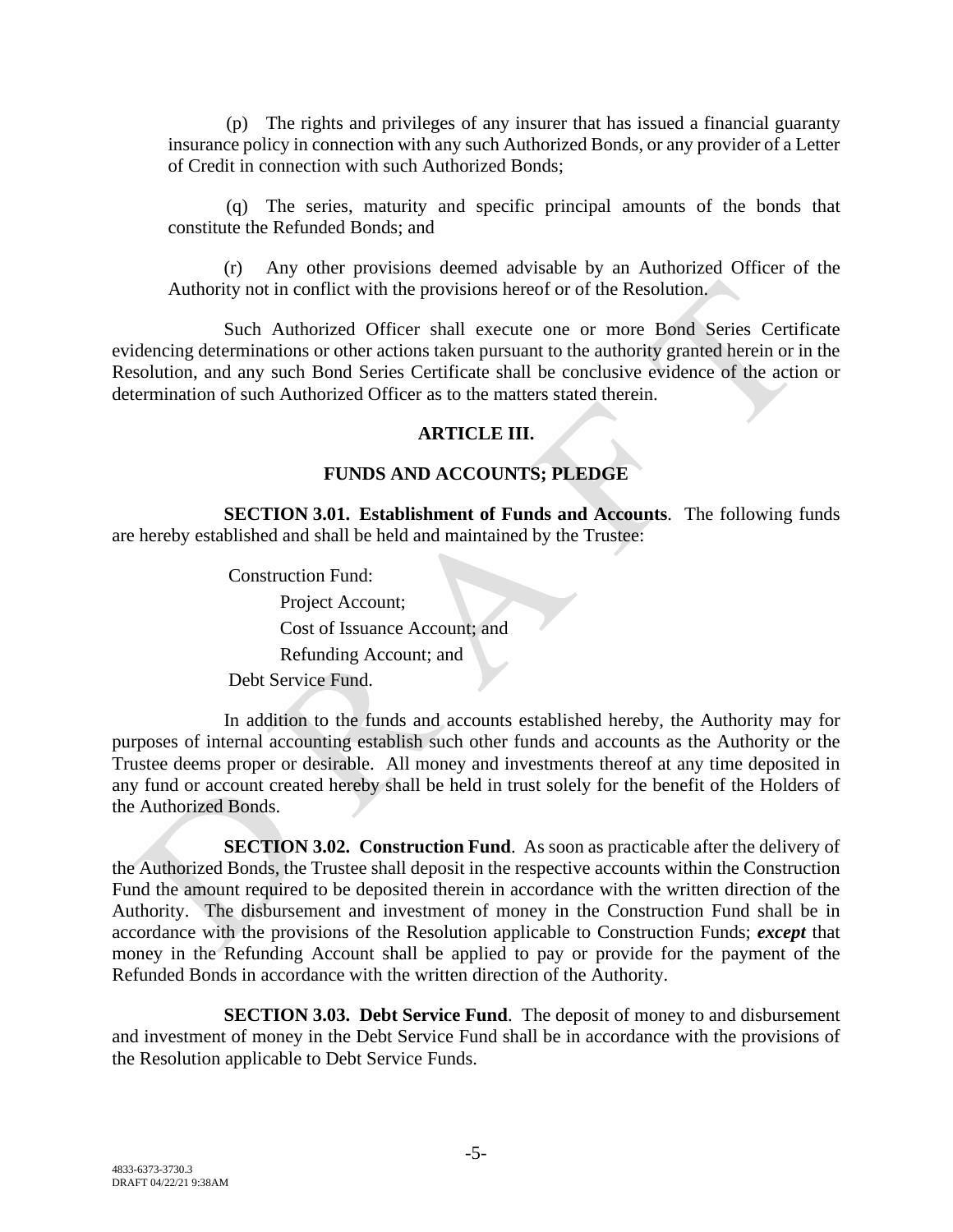#### **ARTICLE IV.**

#### **EXECUTION AND AUTHENTICATION**

**SECTION 4.01. Execution and Authentication.** Pursuant to the provisions of Section 3.04 of the Resolution, the Chair or other Authorized Officer of the Authority is hereby authorized and directed to execute by his or her manual or facsimile signature the Authorized Bonds in the name of the Authority and the corporate seal (or a facsimile thereof) shall be thereunto affixed, imprinted, engraved or otherwise reproduced thereon. The Secretary or an Assistant Secretary of the Authority is hereby authorized and directed to attest by his or her manual or facsimile signature the execution of the Authorized Bonds.

The Trustee is hereby authorized to authenticate by manual or facsimile signature the Authorized Bonds, and deliver the same to or upon the order of the Authority, in such amounts and at such times as provided herein.

**SECTION 4.02. No Recourse on Authorized Bonds.** No recourse shall be had for the payment of the principal, Sinking Fund Installments, if any, or Redemption Price of or interest on the Authorized Bonds or for any claim based thereon or on this Series Resolution against any member, officer or employee of the Authority or any person executing the Authorized Bonds and neither the members of the Authority nor any other person executing the Authorized Bonds of the Authority shall be subject to any personal liability or accountability by reason of the issuance thereof, all such liability being expressly waived and released by every Holder of Authorized Bonds by the acceptance thereof.

### **ARTICLE V.**

### **APPLICATION OF PROCEEDS**

**SECTION 5.01. Application of Proceeds and Deposit of Money.** On the date of delivery of the Authorized Bonds the Trustee shall deposit the proceeds of the sale of the Authorized Bonds in accordance with the Bond Series Certificate executed in connection with the Authorized Bonds or other written instructions of an Authorized Officer of the Authority.

#### **ARTICLE VI.**

#### **SPECIAL COVENANTS**

**SECTION 6.01. Tax Exemption; Rebates.** In order to maintain the exclusion from gross income for purposes of federal income taxation of interest on the Tax Exempt Authorized Bonds, the Authority shall comply with the provisions of the Code applicable to the Tax Exempt Authorized Bonds, including without limitation the provisions of the Code relating to the computation of the yield on investments of the "gross proceeds" of the Tax Exempt Authorized Bonds, as such term is defined for purposes of the Code, reporting of the earnings on such gross proceeds and rebates of earnings on such gross proceeds to the Department of the Treasury of the United States of America. In furtherance of the foregoing, the Authority shall comply with the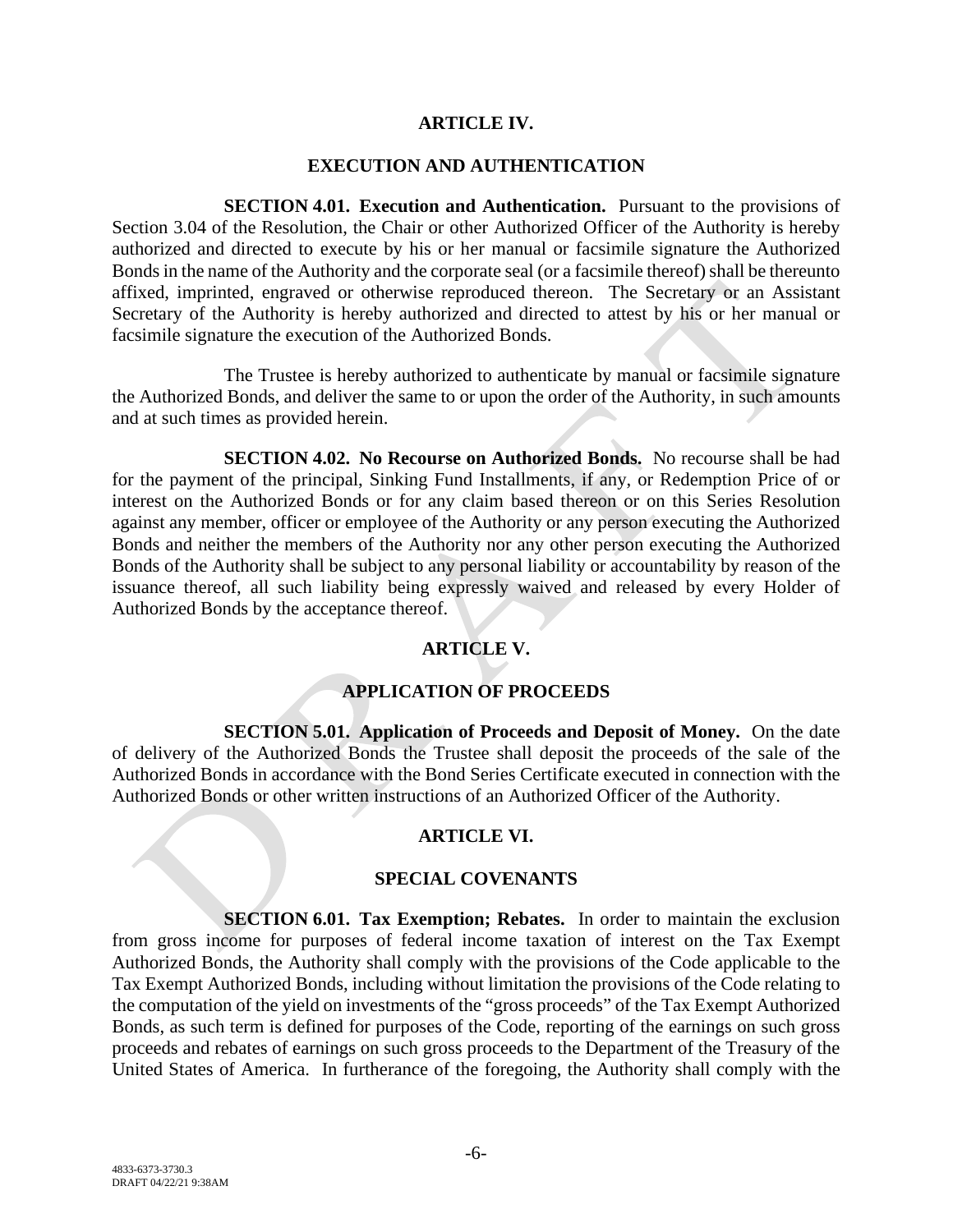provisions of the Tax Certificate and with such written instructions as may be provided by Bond Counsel or a special tax counsel.

The Authority shall not take any action or fail to take any action which would cause the Tax Exempt Authorized Bonds to be "arbitrage bonds" within the meaning of Section 148(a) of the Code; nor shall any part of the proceeds of the Tax Exempt Authorized Bonds or any other funds of the Authority be used directly or indirectly to acquire any securities or obligations the acquisition of which would cause any Tax Exempt Authorized Bond to be an "arbitrage bond" within the meaning of Section 148(a) of the Code.

The Authority shall make any and all payments required to be made to the United States Department of the Treasury in connection with the Tax Exempt Authorized Bonds pursuant to Section 148(f) of the Code from amounts on deposit in the Arbitrage Rebate Fund and available therefor.

**SECTION 6.02. Survival of Covenant.** The obligation of the Authority to comply with the provisions of Section 5.01 hereof with respect to the rebate to the Department of the Treasury of the United States of America relating to the Tax Exempt Authorized Bonds shall remain in full force and effect so long as the Authority shall be required by the Code to rebate such earnings on the gross proceeds of the Authorized Bonds notwithstanding that the Tax Exempt Authorized Bonds have been deemed to be no longer Outstanding.

## **ARTICLE VII.**

# **APPROVAL OF FORM AND AUTHORIZATION OF DOCUMENTS**

**SECTION 7.01. Approval of Bond Purchase Agreement.** The form of the Bond Purchase Agreement relating to the Authorized Bonds, by and between the Authority and the underwriters named therein, as presented at this meeting, is hereby approved. Any Authorized Officer of the Authority is hereby authorized to execute a Bond Purchase Agreement in the name and on behalf of the Authority substantially in such form, with such changes, insertions and omissions as may be approved by said Authorized Officer, including any changes necessary to reflect the delivery of the Authorized Bonds on a forward delivery basis, said execution being conclusive evidence of such approval.

**SECTION 7.02. Official Statement.** (a) The form of a Preliminary Official Statement relating to the Authorized Bonds, as presented at this meeting, is hereby approved. The distribution in connection with the offering and sale of the Authorized Bonds of a Preliminary Official Statement in such form, with such changes, insertions and omissions as an Authorized Officer of the Authority deems advisable, is hereby authorized.

(b) Any Authorized Officer of the Authority is hereby authorized to execute and deliver, in the name and on behalf of the Authority, a final Official Statement relating to the Authorized Bonds in substantially the form of the Preliminary Official Statement, with such changes, insertions and omissions as an Authorized Officer of the Authority deems advisable and to permit the distribution of said Official Statement in connection with the offering and sale of the Authorized Bonds.